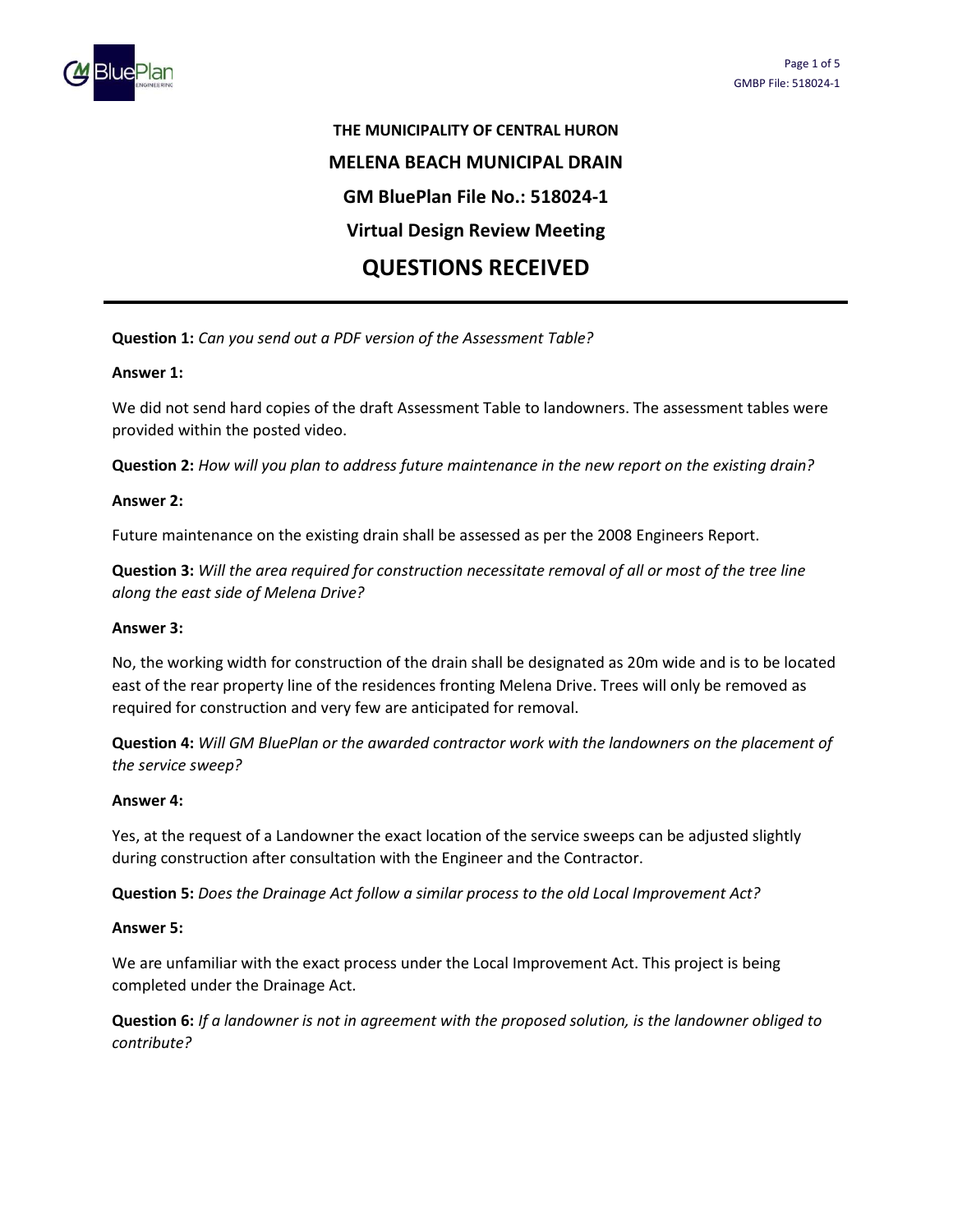

## Answer 6:

Yes. A sufficient petition has been submitted and all affected parties are required to pay their portion of the cost of the drain as laid out in the Assessment Table included in the Engineer's Report.

Question 7: What options does a landowner have to appeal?

# Answer 7:

Information on the Appeals under the Drainage Act can be found in Section 47 to 62 of the Drainage Act R.S.O. 1990 c. D.17 which can be found in the link below;

https://www.ontario.ca/laws/statute/90d17#BK52

Typically appeals under the Drainage Act are made to the Court of Revision and/or the Drainage Tribunal. Each has prescribed steps and costs associated with those appeals.

Question 8: Is the drainage report in a draft form that can be reviewed?

# Answer 8:

No, The Engineer's Report is currently being finalized and will be revised as per comments received in response to the Virtual Design Review Meeting video.

Question 9: How will this proposal be impacted by the proposed redevelopment of the farm fields into 13 homes?

# Answer 9:

We have been in communication with the Engineering consultant responsible for the land development and have accounted for these lands in the design.

Question 10: Will a separate drainage solution be required at the north field?

# Answer 10:

The project limits do not extend north of Melena Beach Side Road. Any drainage concerns north of Melena Beach Side Road would require a separate drainage solution.

Question 11: Do basements impact groundwater flow and contribute to the drainage problem (bank seepage)?

# Answer 11:

We don't envision basements posing significant obstruction to groundwater flow however this is beyond the scope of this project. The project is to address what is occurring under present conditions.

Question 12: Can you explain the "modified Todgham method"? Is this method standard practice for drainage solution apportionment and is this the accepted practice of Huron County?

# Answer 12:

The modified Todgham Method is an industry accepted practice for fair and equitable apportionment of costs under the Drainage Act. It is widely used across the province.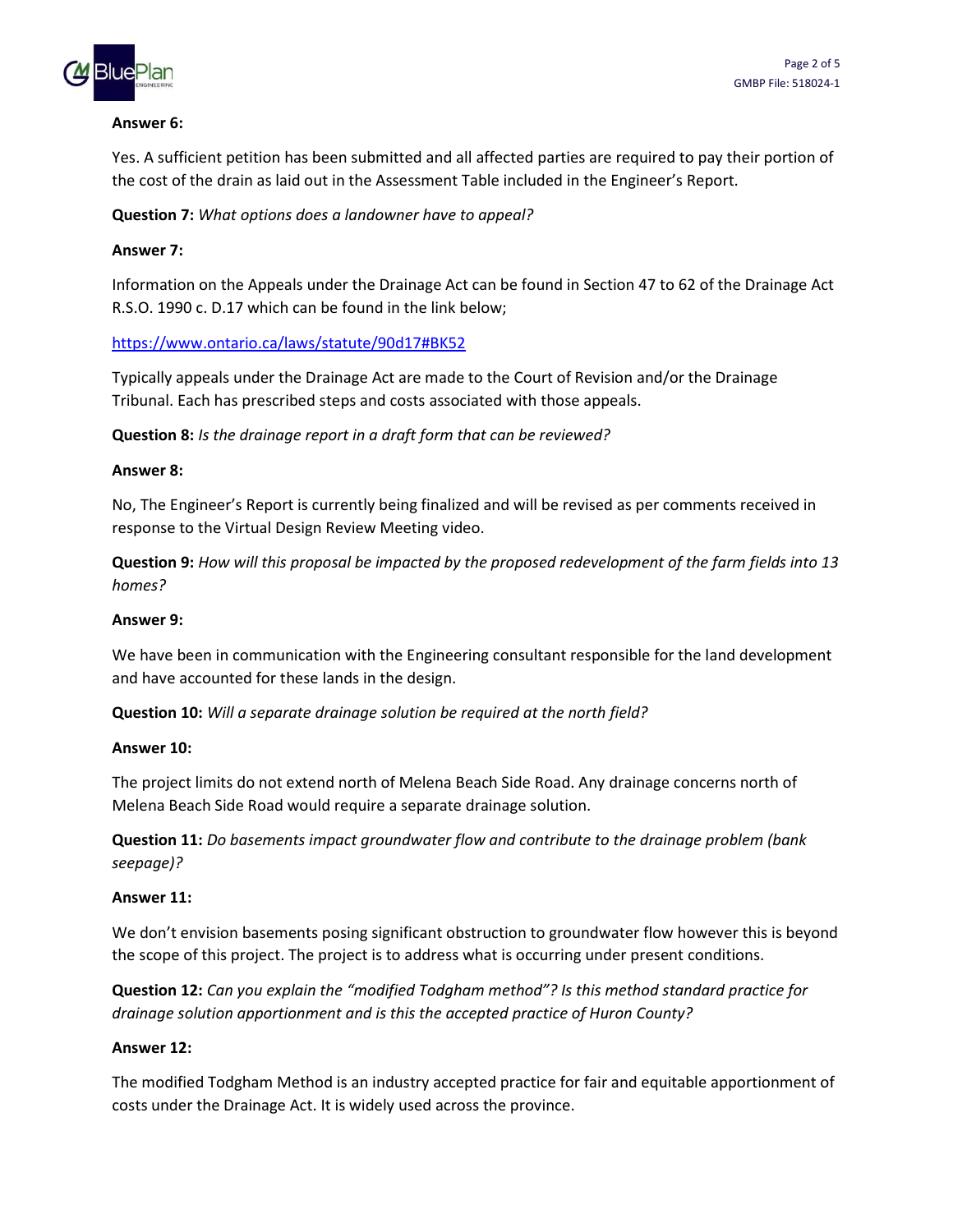

Question 13: Can you explain the allowance to Robin Lawrie but the substantial contribution from the Clark's whose farm is east of Highway 21?

# Answer 13:

The Robin Lawrie land is provided an allowance for both Damages and Right-of-Way under the Act based on the fact that the new drain will be constructed predominantly on this property.

The Clark property contributes water to the drainage system through a culvert across Highway 21 and are assessed for their contribution through an Outlet assessment under the Act.

Question 14: Was the 2008 system oversized such that the two additional pipes can be accommodated and maintain the same 50-year level of protection? Is the existing Melena Beach Drain out of date with the expansion of the watershed in include the south portion of Mr. Lawrie's field?

## Answer 14:

GM BluePlan was not involved in the 2008 design and construction however we have no reason to believe that this work was oversized. The area included on the revised watershed will marginally affect the 50-year level of service. The extension to the Melena Beach Drain provides a more efficient conduit of collecting and channeling this water to the outlet.

Question 15: What effect will the additional houses have on the drainage problem?

## Answer 15:

The lands east of Melena Drive have been accounted for within the calculations. Any development of these lands including any potential increase in runoff will be reviewed as part of the development process with the Municipality.

Question 16: What will happen when water is added to the existing drain at the beach were the water comes out and what will the added water do to that area?

### Answer 16:

As per the 2008 Report the outlet has been designed and constructed with Rip-Rap to mitigate erosion. This is not proposed to change.

Question 17: Have all the correct calculations and protocols been followed and verified by an independent engineering company?

### Answer 17:

No. GM BluePlan was the engineering firm retained to respond to this petition. Upon receiving a copy of the completed Drainage Report, Landowners are welcome to review the calculations, protocols or any other aspect with the project with whomever they feel is appropriate.

Question 18: What plans will be put in place to maintain and ensure the drain doesn't exceed capacity?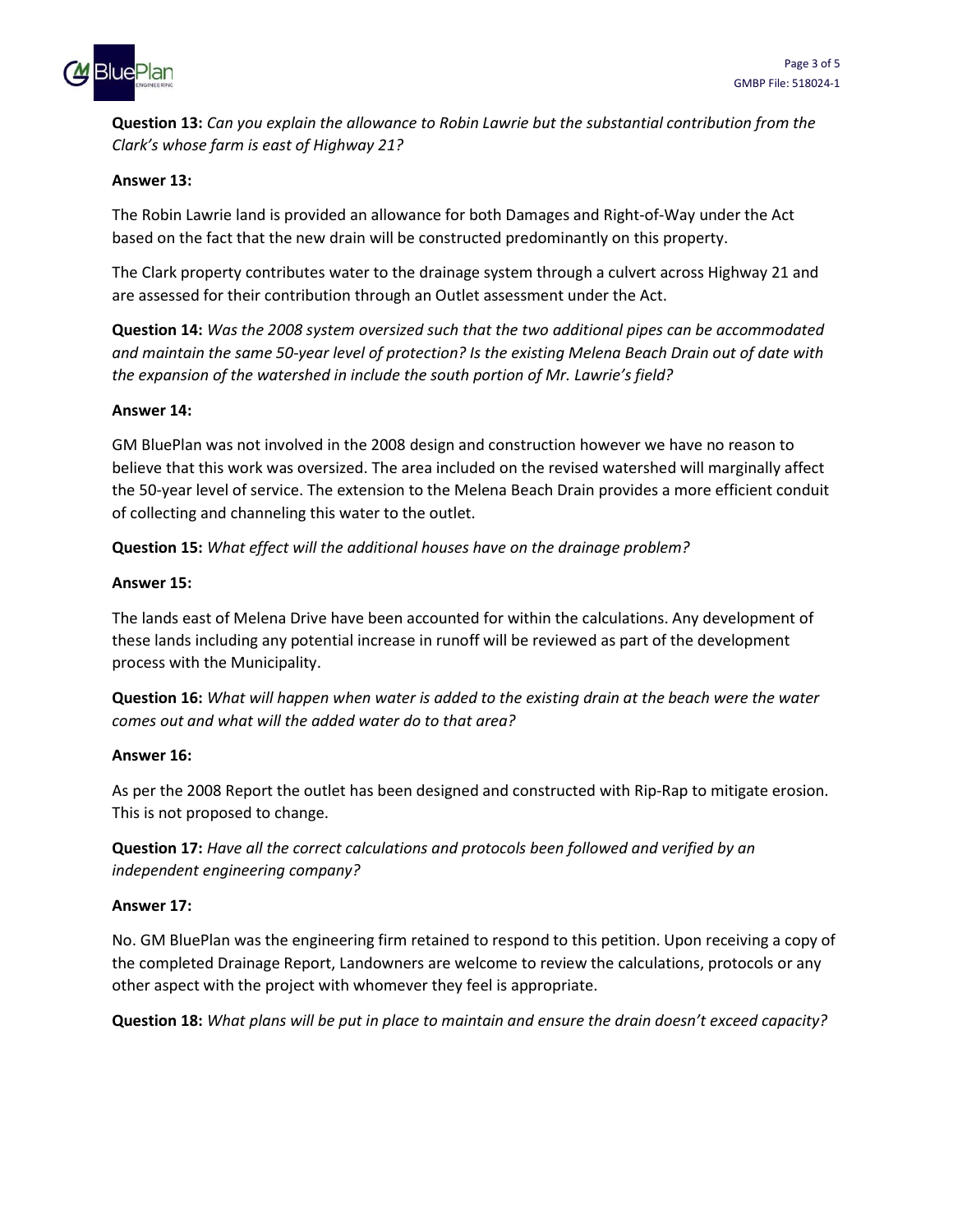

## Answer 18:

The proposed drain and the 2008 construction have both been designed to a set level of service. There will be occasions where storm events will exceed the capacity of the drain.

Question 19: Is the entire berm placed on Lot 39 Concession 1? If so, will the west side of the berm start at the property line or at the edge of existing trees? How much higher, on average, will the berm be than the existing ground?

# Answer 19:

The West side of the berm will be positioned approximately at the rear property line of the residences fronting Melena Drive. The berm height will vary along its length but will range from approximately 0.3 – 0.8m above the existing ground.

Question 20: Can the location of catch basin 2 proposed in the Municipal Drain be adjusted?

## Answer 20:

The location of catch basin 2 was selected as the preferred location based on the topography of the site. We can review if further information is provided to us however unless there is a compelling reason to do so the location of catch basin 2 will not be moved.

Question 21: Why are landowners expected to pay for Drainage when water from lands elsewhere contribute to the issue.

## Answer 21:

The modified Todgham Method has been used to fairly proportion costs amongst contributing Landowners. Those lands "contributing to the issue" have been assessed accordingly.

Question 22: Would the bank protection be more effective if it were closer to the bank (ie. along the road?)

Answer 22: We can not definitively say if moving the berm and drain closer to the bank would have an impact on its effectiveness. This would scenario would leave a number of Landowner concerns unaddressed and constructability would be an issue.

Question 23: How did the Engineer arrive at the Assessment?

### Answer 23:

Using the modified Todgham Method.

Question 24: Does the location of the French Drain pose a health risk based on the location of the septic systems?

### Answer 24:

Based on the information provided the drain complies with the minimum setbacks for sewage systems as outlined in the Ontario Building Code. Any future development would be required to do the same.

Question 25: Could Branch B be routed around the residential properties?